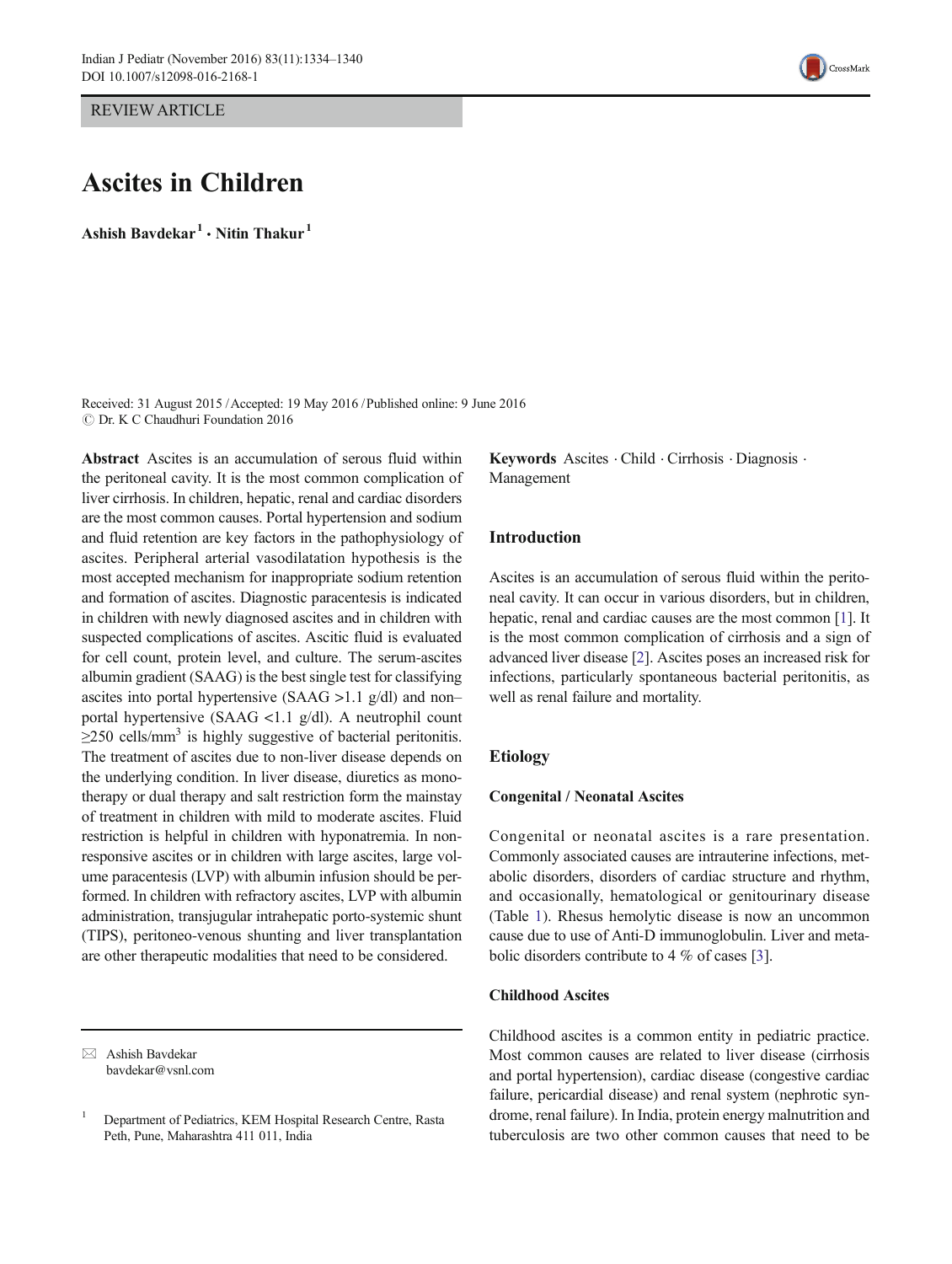#### <span id="page-1-0"></span>Table 1 Causes of congenital / neonatal ascites

| Lysosomal disorders                      | Infantile free sialic acid storage disease (Salla disease), Wolmans disease, GM1 Gangliosidosis type I,<br>Niemann Pick Type A & C, Gaucher disease, Mucopolysaccharidosis VII |
|------------------------------------------|--------------------------------------------------------------------------------------------------------------------------------------------------------------------------------|
| Metabolic liver diseases                 | Neonatal hemochromatosis, Alpha 1 anti-trypsin deficiency, Tyrosinemia type I, Mitochondrial disorders                                                                         |
| Intrauterine infections                  | Cytomegalovirus, Toxoplasmosis, Syphilis                                                                                                                                       |
| Disorders of cardiac structure or rhythm | Congenital heart blocks, Ebstein's anomaly, Hypoplastic left heart syndrome                                                                                                    |
| Hematological                            | Homozygous alpha thalassemia, Rhesus hemolytic disease                                                                                                                         |
| Genitourinary                            | Congenital nephrotic syndrome, Posterior urethral valve                                                                                                                        |
| Chromosomal disorders                    | Down's syndrome, Turner's syndrome, Edward's syndrome, Patau's syndrome                                                                                                        |

considered. Other uncommon causes are related to vascular system (hepatic venous outflow disease), pancreas (severe acute pancreatitis, pancreatic trauma causing duct rupture, biliary system (perforation of choledochal cyst or bile ducts, post biliary surgery), endocrine (hypothyroidism), gastrointestinal infections (tuberculosis), neoplasms, lymphatic obstruction or trauma.

# Pathophysiology

Two important factors are required for development of ascites in liver disease. Portal hypertension secondary to liver cirrhosis leads to hepatic venous outflow block leading to congestion within the hepatic sinusoids and subsequent leakage of fluid into the peritoneum. The other crucial factor is inappropriate sodium and water retention allowing for the replenishment of the intravascular volume and maintenance of ascites formation. This sodium retention is either as a primary event (overfill hypothesis) or secondary to vascular changes (underfill and peripheral vasodilatation hypothesis) [\[4](#page-6-0), [5](#page-6-0)].

#### Peripheral Vasodilatation Hypothesis

Arterial vasodilatation occurs possibly secondary to nitric oxide production [[6](#page-6-0)]. Some other vasodilators like adrenomedullin, carbon monoxide, endocannabinoids, prostacyclin, tumor necrosis factor alpha and urotensin have also been implicated. Peripheral arterial vasodilatation results in a reduction in effective arterial blood volume and a decrease in systemic arterial pressure, leading to the activation of the renin–angiotensin–aldosterone system (RAAS) and the sympathetic nervous system. This causes sodium and water retention and renal vasoconstriction leading to plasma volume expansion and ascites in the background of portal hypertension.

#### Overflow Hypothesis

This theory proposes that the primary event is renal in origin. A signal arising from the liver results in a primary increase in

plasma volume through increased renal sodium and water retention, an increase in cardiac output and a fall in systemic vascular resistance. These signals have been postulated to be reduced hepatic synthesis of a natriuretic agent, reduced hepatic clearance of a sodium-retaining hormone, or a 'hepatorenal reflex' of unknown etiology.

# Clinical Features

Accumulation of ascites is associated less frequently with peripheral edema in children than in adults. The first indication of ascites formation in children is inappropriate weight gain. In early ascites, the only other abnormality might be dullness on percussion in the flanks. As more fluid accumulates, the presence of ascites eventually might be notable by inspection alone. If the patient is in a supine position, the fluid is first visible as bulging flanks. Later, the abdomen becomes grossly distended and umbilicus is everted due to increased abdominal pressure. In gross ascites, the skin is shiny and the increased intra-abdominal pressure leads to umbilical, inguinal, femoral or incisional hernias and divarication of recti. Abdominal striae may be seen. Dilated abdominal collaterals and caput medusa may be seen in ascites due to liver disease while collaterals in flanks and at back are suggestive of inferior vena cava block. Shifting dullness, fluid thrill and Puddle sign are other tests to detect fluid in the abdomen. Positive fluid thrill is a more specific but late sign of gross and tense ascites. Absence of shifting dullness or of fluid thrill or both does not exclude a diagnosis of ascites as the above two signs can be elicited in only about half of the cases of ascites. Elevated jugular venous pressure may suggest constrictive pericarditis as an etiology. Patients with cardiac disease or nephrotic syndrome may have anasarca. Right sided pleural effusion may be seen in some cirrhotic patients due to defects in diaphragm. Ascites can be graded as Grade 1 (Mild) — Detected on USG only, Grade II (Moderate) — Evident by moderate symmetrical distension of abdomen and Grade III (Large/Gross) — Marked abdominal distension [[7](#page-6-0)].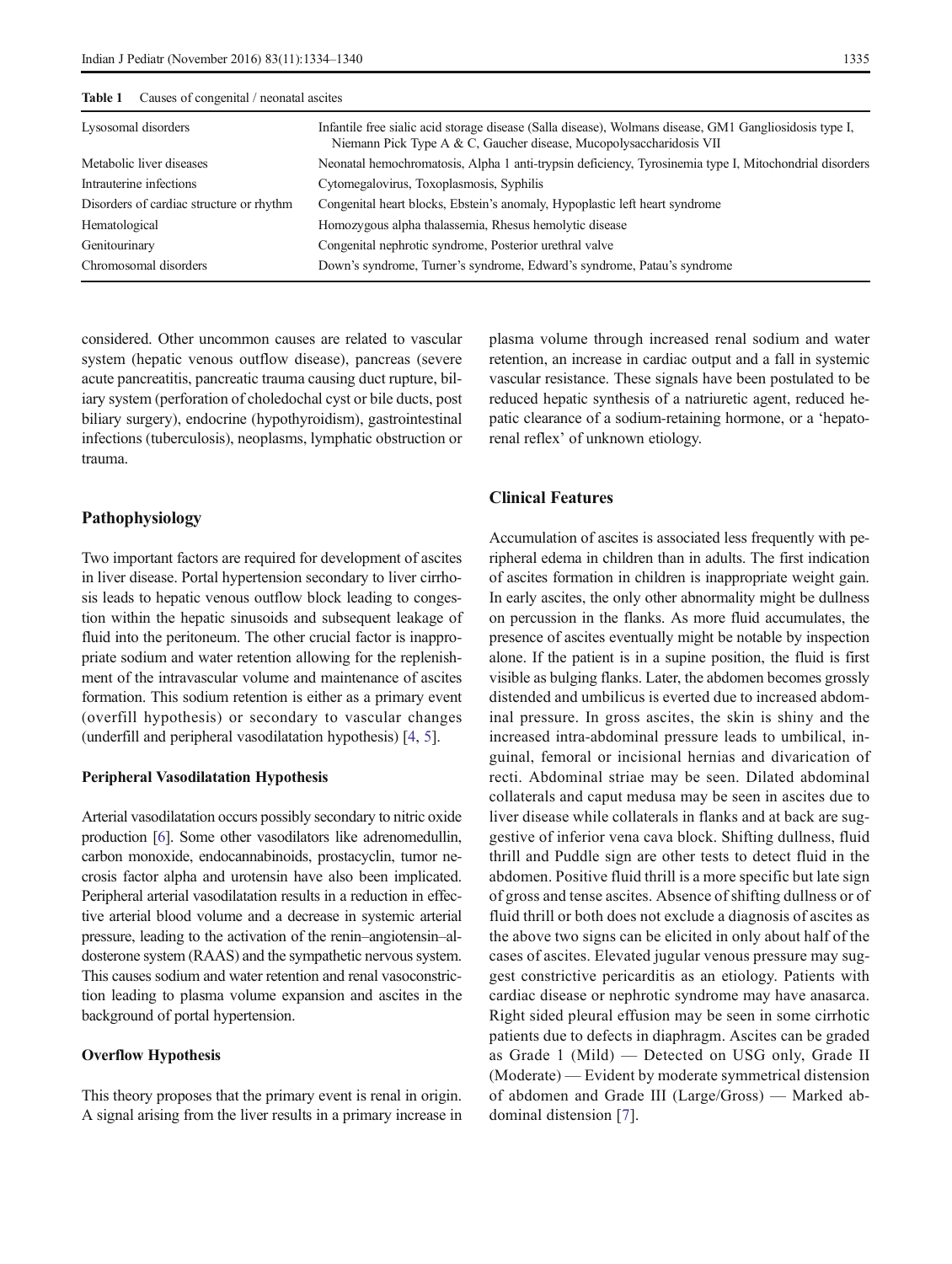# Diagnosis of Ascites

# Radiology and Imaging Studies in Ascites

# Plain Abdominal Radiograph

Although not necessary for the diagnosis of ascites, it may show signs of ascites, including displacement of the colon from the properitoneal flank stripe, centrally located floating small bowel loops, separation of bowel loops or fluid lateral to the liver or spleen. The presence of fluid in the pelvis causes increased density above the bladder, producing the so-called dog-ears sign.

#### Abdominal Ultrasonography

It is a sensitive test to detect the presence of ascites. As the amount of fluid increases it is detectable in the pericolic gutters (Morison's pouch) and around the liver and spleen. Echoes within the fluid suggest the presence of exudates, clotted blood or malignancy.

# Computed Tomography and Magnetic Resonance Imaging

These are not recommended for confirming the diagnosis of ascites, although they may help to determine the cause in certain situations.

#### Diagnostic Paracentesis

It is an essential procedure in the diagnostic assessment of patients to determine various etiologies and to rule out complications such as spontaneous bacterial peritonitis that requires analysis of the ascitic fluid for the diagnosis. Paracentesis is typically performed through the abdominal wall in the left lower quadrant. In the midline, cephalad or caudad to the umbilicus, abdominal wall collateral vessels may be present, so these areas should be avoided. The anterior superior iliac spine should be located and a site is chosen that is two fingerbreadths (3 cm) medial and two fingerbreadths (3 cm) cephalad to this landmark [[8\]](#page-6-0). Indications for diagnostic paracentesis include (1) New onset ascites (2) Cirrhotic patients with ascites on admission (3) Cirrhotic patients with ascites and clinical signs of infection (4) Cirrhotic patients with ascites and unexplained deterioration [[9\]](#page-6-0).

# Gross Appearance

Ascitic fluid is typically translucent and yellow. Fluid of other color or consistency reflects specific underlying disease processes (Table 2).

#### Table 2 Gross appearance of ascites according to the disorder

| Ascitic fluid color    | Disorder                                                                                                        |  |  |
|------------------------|-----------------------------------------------------------------------------------------------------------------|--|--|
| Clear or Pale          | Portal hypertension                                                                                             |  |  |
| Blood stained          | Malignancy, abdominal trauma, invasive<br>investigation such as liver biopsy<br>or transhepatic cholangiography |  |  |
| Turbid or Purulent     | Pyogenic peritonitis                                                                                            |  |  |
| Chylous (Milk colored) | Cirrhosis, Thoracic duct injury, Lymphoma                                                                       |  |  |
| Black/Tea color        | Pancreatic ascites                                                                                              |  |  |
| <b>Brown</b>           | Hyperbilirubinemia (most common),<br>Gallbladder or biliary perforation,<br>Choledochal cyst                    |  |  |

#### Ascitic Fluid Neutrophil Count and Culture

Spontaneous bacterial peritonitis (SBP) may be present in approximately 10–30 % of patients with cirrhotic ascites [\[10](#page-6-0), [11](#page-6-0)]. An ascitic neutrophil count of  $\geq$ 250 cells/mm<sup>3</sup> is diagnostic of SBP in the absence of bowel perforation [[12\]](#page-6-0). Overall culture positivity is 40–60 % by routine methods, however, bedside inoculation of 10 ml of ascitic fluid directly in blood culture bottles increases positivity by 90 % [[13](#page-6-0)].

## Gram Stain

Since the median bacterial concentration of ascitic fluid is very low, Gram stain of ascitic fluid may not be particularly helpful. Gram stain positivity in SBP is less than 10 %. Its role is primarily when secondary bacterial peritonitis secondary to bowel perforation is suspected, where multiple organisms are seen on Gram's stain.

## Other Ascitic Fluid Parameters

In certain clinical situations, specific investigations like triglyceride levels, amylase levels etc. in the ascitic fluid could point to certain disorders (Table [3\)](#page-3-0).

#### Serum-Ascites Albumin Gradient (SAAG)

The SAAG is calculated by subtracting the ascitic fluid albumin value from the serum albumin value, and it correlates directly with portal pressure. The SAAG is the best single test for classifying ascites into portal hypertensive (SAAG >1.1 g/dl) and non–portal hypertensive (SAAG <1.1 g/dl) causes with an accuracy of approximately 97 % [\[14](#page-6-0)]. A high gradient is associated with diffuse parenchymal liver disease, hepatic venous outflow disease, liver metastasis and hypothyroidism (Table [4\)](#page-3-0). There are some limitations of SAAG: (a) SAAG may be falsely low in presence of low serum albumin  $\left(\frac{1}{1} \frac{g}{dl}\right)$ , and in hypergammaglobulinemia (>5 g/dl); b) Errors may occur if the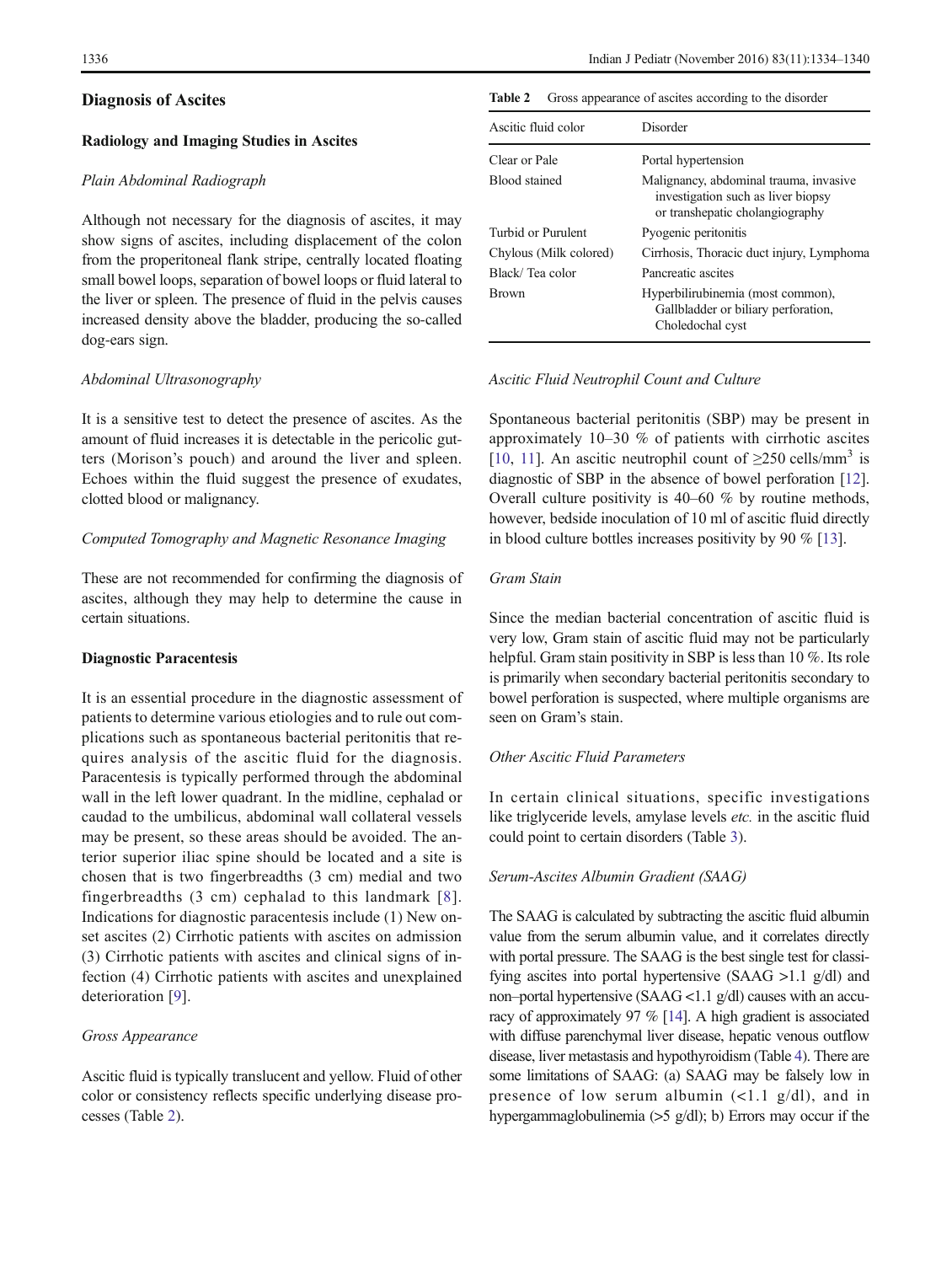<span id="page-3-0"></span>

| Investigation                                                                     | Levels                                             | Interpretation                                                            |  |
|-----------------------------------------------------------------------------------|----------------------------------------------------|---------------------------------------------------------------------------|--|
| Triglyceride                                                                      | Increased $(>200 \text{ mg/dl})$                   | Chylous ascites                                                           |  |
| Amylase                                                                           | Increased $(>1000$ IU/L) or Five times serum level | Pancreatitis, pancreatic trauma                                           |  |
| Glucose                                                                           | Decreased                                          | Tuberculous and bacterial peritonitis                                     |  |
| Alkaline phosphatase                                                              | Increased $(> 240 \text{ IU/L})$                   | Small bowel perforation, hollow viscous trauma                            |  |
| <b>Bilirubin</b><br>Increased $(> 6 \text{ mg/dl})$ and more than serum bilirubin |                                                    | Biliary ascites (ruptured choledochal cyst),<br>perforation of bile ducts |  |
| Adenosine Deaminase (ADA)                                                         | Increased $(> 20-40)$ U/L                          | Tuberculous ascites                                                       |  |

samples are not drawn simultaneously or if the patient is in shock; (c) SAAG may be falsely high in chylous ascites as lipids tend to interfere with albumin estimation [[15](#page-6-0)].

# Spontaneous Bacterial Peritonitis

This is a serious complication of ascites. It refers to bacterial peritonitis not associated with gut perforation or any other "secondary" source. Characteristically, SBP in children is caused by a single species such as Klebsiella spp., E. coli, Enterococcus, Streptococcus pneumoniae and recently methicillin resistant Staphylococcus aureus [\[16,](#page-6-0) [17](#page-6-0)]. Other variants of bacterial fluid infection in cirrhotic children are given in Table [5](#page-4-0). Multiple organisms are usually seen when bowel perforation and secondary peritonitis has occurred. SBP should be suspected in a patient with ascites with concurrent fever, abdominal pain, or elevated white blood cell count, worsening encephalopathy and hypotension. The diagnosis depends on a positive ascitic fluid culture, without an apparent surgically treatable source of infection. If SBP is suspected, empiric treatment should be started in all children with an elevated neutrophil count in ascitic fluid. Cefotaxime is the antibiotic of choice as it is effective against the organisms isolated and has good concentration in ascitic fluid. Other antibiotics like ceftriaxone and co-amoxiclav are also effective. Duration of treatment is 5– 7 d. Infusing 1.5 g albumin/kg at the time of diagnosis, followed by 1 g/kg on day 3, is helpful in reducing renal impairment and improving survival [[18](#page-6-0)]. Follow up paracentesis is indicated

Table 4 Diagnostic usefulness of SAAG

| High gradient $(\geq 1.1 \text{ g/dl})$ | Low gradient $(< 1.1$ g/dl)   |
|-----------------------------------------|-------------------------------|
| Cirrhosis                               | <b>Tuberculosis</b>           |
| Hepatic venous outflow disease          | Nephrotic syndrome            |
| Cardiac ascites                         | Pancreatic ascites            |
| Fulminant hepatic failure               | <b>Biliary</b> ascites        |
| Massive liver metastasis                | Bowel obstruction             |
| Myxoedema                               | Connective tissue disease     |
|                                         | Post operative lymphatic leak |

whenever secondary peritonitis is suspected, or whenever there is poor response to antibiotics. Long term administration of oral norfloxacin (5–7.5 mg/kg/d) once daily is recommended in cirrhotic patients who have recovered from the first episode of SBP and short term prophylaxis during an episode of acute upper gastrointestinal hemorrhage [\[9,](#page-6-0) [19](#page-6-0)].

# Management of Uncomplicated Ascites

The treatment of ascites unrelated to portal hypertension depends on the underlying cause. Ascites of nephrotic syndrome responds to salt restriction and diuretics. Tuberculous ascites improves with anti tuberculous medicines. Post traumatic or post surgical lymphatic ascites may require surgery. Pancreatic ascites may be self limiting, may respond to octreotide infusion or may require endoscopic or open surgery. Further discussion is restricted to portal hypertension related ascites. The term 'uncomplicated ascites' is usually used for ascites that is not refractory and not associated with SBP, hyponatremia or Hepatorenal syndrome (HRS). Besides control of ascites, maintenance of adequate growth is an important consideration in treatment of children.

# Mild to Moderate Ascites

These children can be treated as out-patients if there are no complications of liver disease. Mild ascites usually requires no specific treatment. In children with moderate ascites, the goal of therapy is achieving a negative sodium balance primarily by sodium restriction and increasing renal sodium excretion by diuretics.

# Bed Rest

In children with normal serum sodium, there is little evidence that forced bed rest is helpful in reducing ascites and should not be advised [\[7](#page-6-0)].

#### Sodium Restriction

The evidence for salt restriction in ascites is also limited. Nevertheless most guidelines advise restriction of dietary salt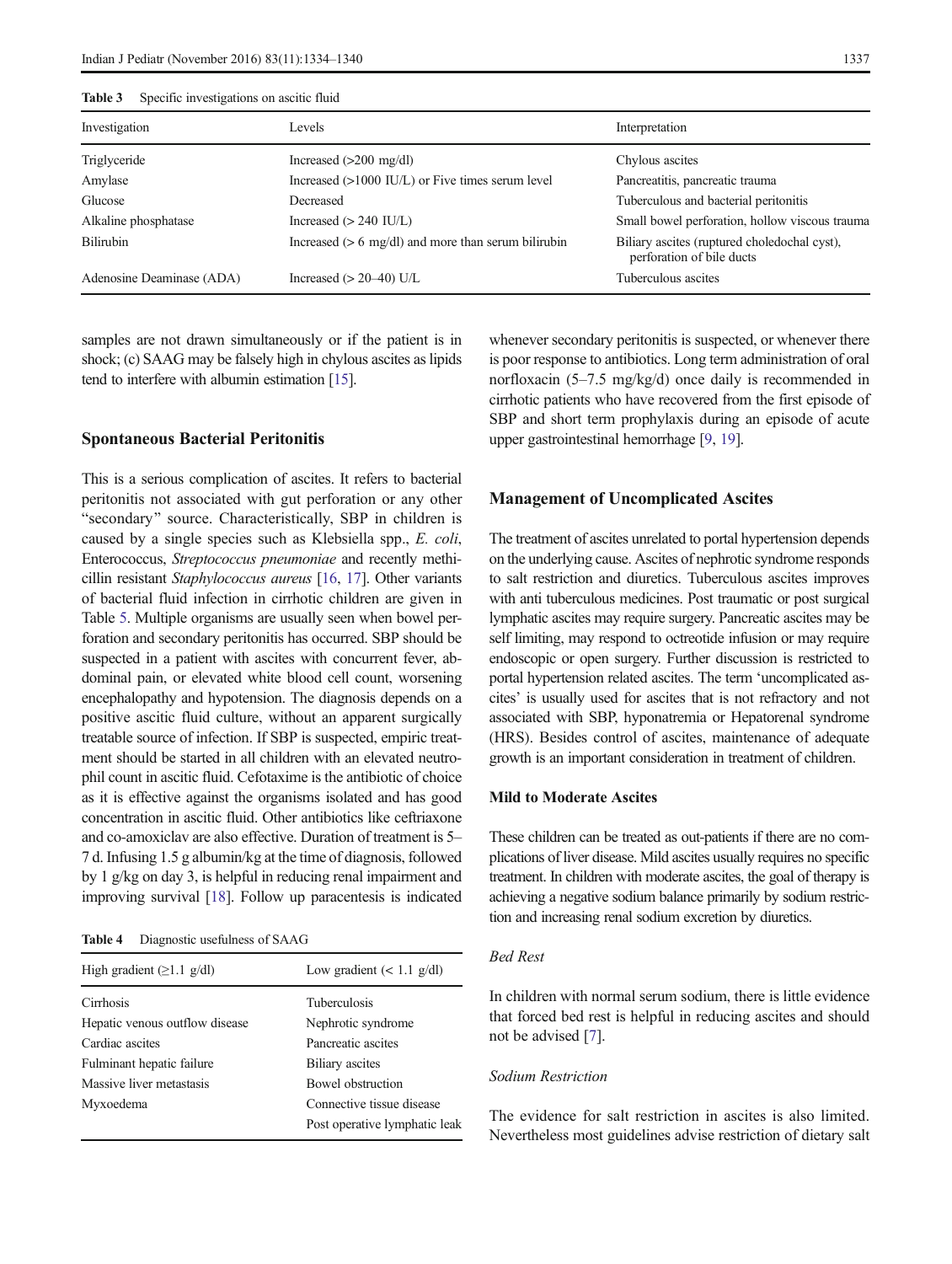<span id="page-4-0"></span>Table 5 Variants of ascitic fluid bacterial infection in children with liver cirrhosis [[2\]](#page-6-0)

| S. No | Variants                                       | Absolute PMN<br>count per $mm3$ | Bacterial culture                 | Antibiotic treatment<br>required |  |  |
|-------|------------------------------------------------|---------------------------------|-----------------------------------|----------------------------------|--|--|
| 1.    | Spontaneous bacterial peritonitis              | > 250                           | Positive for a single<br>organism | Yes                              |  |  |
| 2.    | Culture-negative neutrocytic ascites<br>(CNNA) | > 250                           | Negative                          | Yes                              |  |  |
|       | - No antibiotics in last 7 d                   |                                 |                                   |                                  |  |  |
|       | - No other cause                               |                                 |                                   |                                  |  |  |
| 3.    | Polymicrobial bacterascitis                    | < 250                           | Positive                          | Yes                              |  |  |

PMN Polymorphonuclear

in children with ascites [[7\]](#page-6-0). Daily intake of salt (NaCl) can be half a teaspoon (2-3 g/d) or  $1-2$  mEq/kg/d in older children and adolescents but in smaller children and infants, salt (NaCl) intake should not be  $>1$  g/d (quarter teaspoon daily). Salty snacks and added salt during meals is to be avoided like pickles, chips, sauces, sea fish etc. Addition of sweet to foodstuffs will help children to overcome problems of salt restriction. One hundred fifty cal/kg/d comprising high carbohydrate 60 %, protein (vegetable protein) 15 % and fat 30–35 % should be provided. Prophylactic salt restriction is not recommended in children who have never developed ascites. Fluid restriction is only needed when there is dilutional hyponatremia (Na <120 mEq/L) [\[7\]](#page-6-0).

## Diuretics

Commonly used diuretics in children are aldosterone antagonists (spironolactone) and loop diuretics (furosemide). Spironolactone is more effective than furosemide, but has a slower onset of action [\[20\]](#page-6-0). Hence dose of spironolactone is increased every 3– 5 d. Dual therapy with spironolactone and furosemide causes early mobilization of fluid, shortens hospitalization and maintains normokalemia and is recommended as initial therapy in patients with recurrent ascites [[7,](#page-6-0) [21\]](#page-6-0). Dual therapy can be changed over to monotherapy with spironolactone alone after obtaining satisfactory response. However for children with the first episode of ascites, monotherapy with spironolactone alone may be preferred. Nearly 90 % of patients respond to treatment while on salt restriction and diuretics. The goal of treatment is a negative fluid balance of  $>$  = to 10 ml/kg/d or weight loss of 0.5 kg/d. Higher negative balances may lead to plasma volume depletion and reduced renal function. On resolution of ascites, diuretic dose should be reduced and stopped if possible. Diuretics should be used cautiously in children with renal impairment or electrolyte disturbances. They should be discontinued in presence of severe hyponatremia (serum sodium concentration < 120 mmol/L), worsening renal failure or hepatic encephalopathy. Furosemide should be stopped if there is severe hypokalemia (<3 mEq/L) and spironolactone, in severe hyperkalemia (serum potassium >6 mEq/L). Regular monitoring is needed to determine the optimum diuretic doses and prevention of complications like azotemia, severe potassium and

sodium abnormalities, plasma volume depletion and hepatic encephalopathy. Daily monitoring involves monitoring weight, abdominal girth, peripheral edema, sensorium, input and output records, 24-h urine sodium excretion value or spot urine sodium/potassium ratio (since 24 h urine collection is cumbersome in children), and daily blood biochemistry value of sodium, potassium and creatinine.

Spironolactone It is a potassium sparing aldosterone antagonist having a prolonged half life (5–7 d) and delayed onset of action. It acts at aldosterone-sensitive-sodium channels in the distal renal tubules and collecting ducts and inhibits aldosterone secretion. Spironolactone is best given with food and its effect is observed in 48–72 h. Spironolactone therapy may be complicated by hyperkalemia, hypochloremic acidosis, hypersensitivity reactions and tender gynaecomastia. Starting dose of spironolactone is 1–3 mg/kg/d upto a maximum of 6 mg/kg/d, preferably as a single morning dose to ensure better compliance.

Furosemide It is a loop diuretic acting at the ascending loop of Henle where maximum amount of sodium filtered by the kidney is reabsorbed. It prevents reabsorption of sodium and water and delivers them to the distal convoluted tubules by inhibiting the sodium-potassium-2 chloride binding co-transport system and thereby increasing excretion of water. The dose is 1–2 mg/kg/d to a maximum dose of 6 mg/kg/d. Depending on the response, dose is stepped-up by 0.5 to 1 mg/kg/d and is usually given in 2 doses in the morning and noon. Oral or parenteral IM/IV dose should not exceed 1 mg/kg/6 hourly and should be given under supervision. Side effects include hyponatremia, hypokalemia, hyperuricemia, hyperglycemia, tinnitus, deafness, and hypersensitivity reactions.

# Large (Gross) Ascites

Large volume paracentesis (LVP) with albumin infusion is the preferred treatment in large ascites. It is defined as removal of 50 ml or more of ascitic fluid/kg of dry body weight [[22\]](#page-6-0). Around 100–150 ml/kg of ascitic fluid can be safely removed in one sitting [[22\]](#page-6-0). LVP is usually done with 20 % albumin infusion and frusemide on a daily basis with careful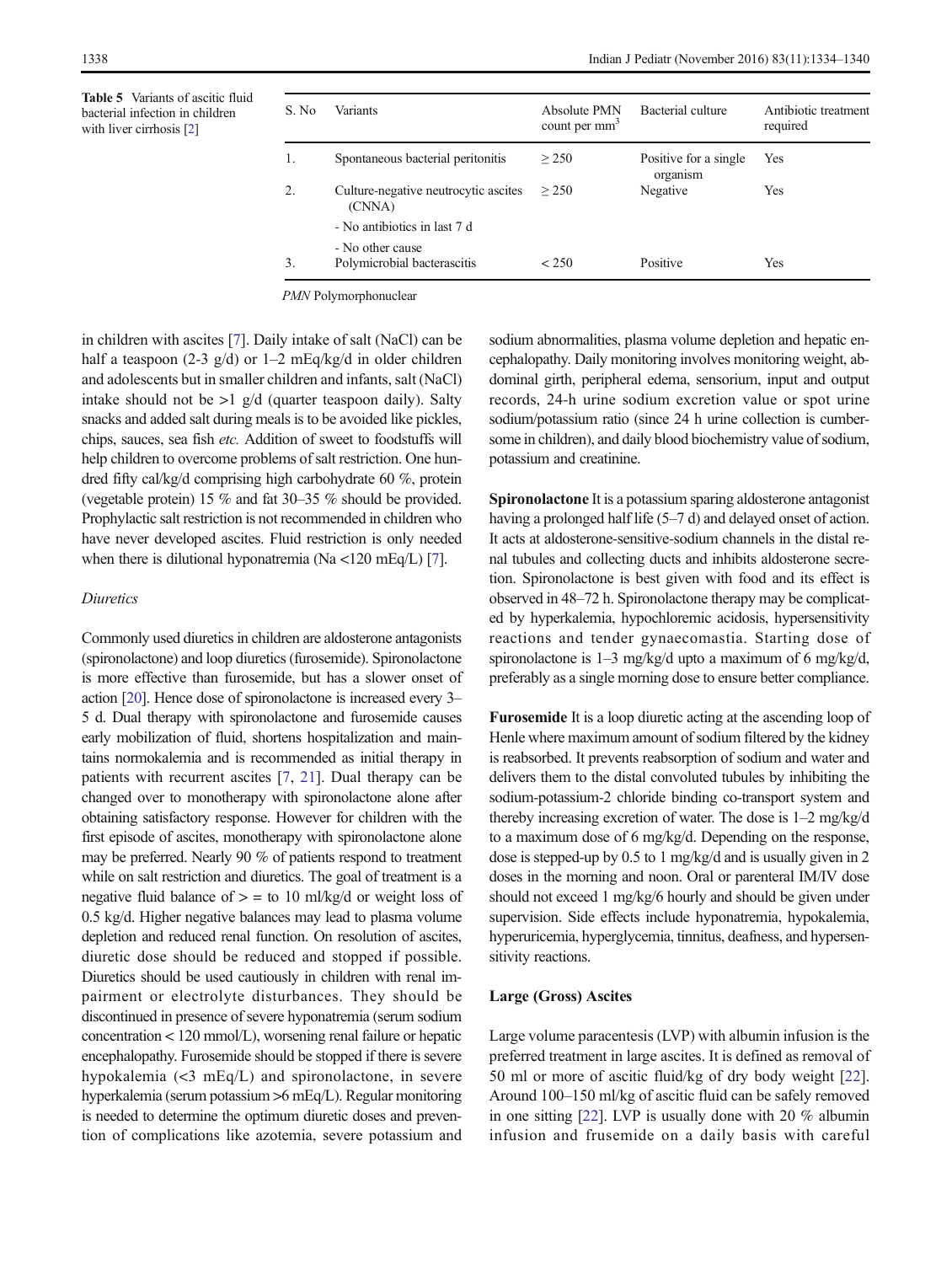<span id="page-5-0"></span>monitoring of electrolytes. In adults, LVP has been shown to be more effective, safer and shortens hospitalization compared to diuretics alone [[7\]](#page-6-0). However LVP may be associated with post paracentesis circulatory dysfunction (PPCD), a condition characterized by a reduction of effective blood volume. This can be prevented by a slow infusion of albumin in doses of 0.5-1 g of albumin/kg or 1 g of albumin/100 ml of ascitic fluid removed over 2–4h[[22\]](#page-6-0). Albumin infusion can be started at beginning or end of LVP when the volume of ascites removed is known. Albumin replacement is more effective than the other less costly intravenous colloids (plasma expanders) [\[23\]](#page-6-0). LVP has no effect on renal sodium and water retention and hence diuretics need to be continued after fluid removal to prevent re-accumulation. LVP should be avoided in children with associated disseminated intravascular coagulation. Routine prophylactic use of fresh frozen plasma or platelets before paracentesis is not recommended. However some centers use them in the presence of severe coagulopathy (prothrombin activity less than 40 %) or thrombocytopenia (less than 40,000) respectively  $[10]$  $[10]$ .

# Management of Refractory Ascites

Refractory ascites is ascites unresponsive to sodium restricted diet and high dose diuretic treatment. Refractory ascites cannot be mobilized or recurs early after therapeutic paracentesis and is not preventable satisfactorily by medical therapy. There are 2 types of refractory ascites (1) Diuretic resistant: Ascites that cannot be mobilized or whose early recurrence cannot be prevented due to a lack of response to sodium restriction and diuretic treatment and (2) Diuretic intractable ascites: Ascites that cannot be mobilized or early recurrence cannot be prevented because of the development of diuretic induced complications that prevent the use of an effective diuretic dosage [\[24](#page-6-0)]. Ascites associated with Budd-Chiari syndrome is often diuretic intractable. In these situations, LVP with albumin administration (as discussed above), transjugular intrahepatic porto-systemic shunt (TIPS), peritoneo-venous shunting and liver transplantation need to be considered.

#### Transjugular Intrahepatic Porto-Systemic Shunt (TIPS)

TIPS is a non-surgical portocaval anastomosis and behaves like a side-to-side portacaval shunt. In this procedure, a tract is created between branches of hepatic and portal veins, resulting in an intrahepatic porto-systemic shunt with a concomitant reduction in portal pressure. TIPS reduces the activity of renn in-angiotensin-aldosterone system (RAAS) and increases the natriuretic and glomerular filtration rate (GFR) and thereby causes reduction in diuretic requirements and substantially reduces the need for subsequent paracentesis. Significant reduction in ascites is noted 1–3 mo after TIPS.

It has been shown to be more effective than LVP in preventing recurrence of ascites, however development of hepatic encephalopathy can occur in 30–50 % of the patients after TIPS [[25](#page-6-0)–[27](#page-6-0)]. Other complications include shunt thrombosis and stenosis. TIPS is avoided in patients with severe liver/ renal failure, concomitant active infection, or severe cardiopulmonary diseases. Hence TIPS remains a second line choice in the treatment of refractory ascites and is reserved for patients who require frequent paracentesis and have reasonable hepatic reserve with normal or minimal renal dysfunction.

#### Peritoneo-Venous Shunt (PVS Shunt)

PVS is a mechanical device that allows the ascitic fluid to pass from the peritoneal cavity into the general circulation via internal jugular vein and superior vena cava (SVC) using a special plastic tubing and a unidirectional pressure sensitive valve. Flow is maintained by the pressure gradient between peritoneal cavity and SVC. This technique produces a marked increase in plasma volume and inhibits renin, aldosterone, noradrenaline and antidiuretic hormone (ADH) concentrations leading to an increase in diuresis, natriuresis and free water clearance. Renal function and nutrition improve. However PVS is associated with many complications like disseminated intravascular coagulation, leakage of ascitic fluid, variceal bleeding, congestive cardiac failure, pulmonary edema and sepsis. Perioperative mortality varies from 20 to 50 %. Shunt dysfunction or thrombosis may be inevitable. Due to these complications, PVS has a limited role in the management ascites and may be considered when TIPS is contraindicated and as a bridge to liver transplantation. [\[28,](#page-6-0) [29\]](#page-6-0).

# Liver Transplantation (LT)

LT is the only life saving modality of treatment for all end stage liver disease patients with refractory ascites. Outcome is better when LT is done before development of hepato-renal syndrome and in those who did not undergo surgical portosystemic shunting.

Contributions AB: Literature review, manuscript review, editing and will act as guarantor for the paper; NT: Literature search, manuscript drafting, review and editing.

#### Compliance with Ethical Standards

Conflict of Interest None.

Source of Funding None.

# References

1. Kennedy M, Liacouras CA. Ascitis. In: Kliegman RM, Stanton BF, Geme JW, Schor NF, Behrman RE, editors. Nelson textbook of pediatrics. New Delhi: Elsevier Saunders; 2012. p. 5041–4.